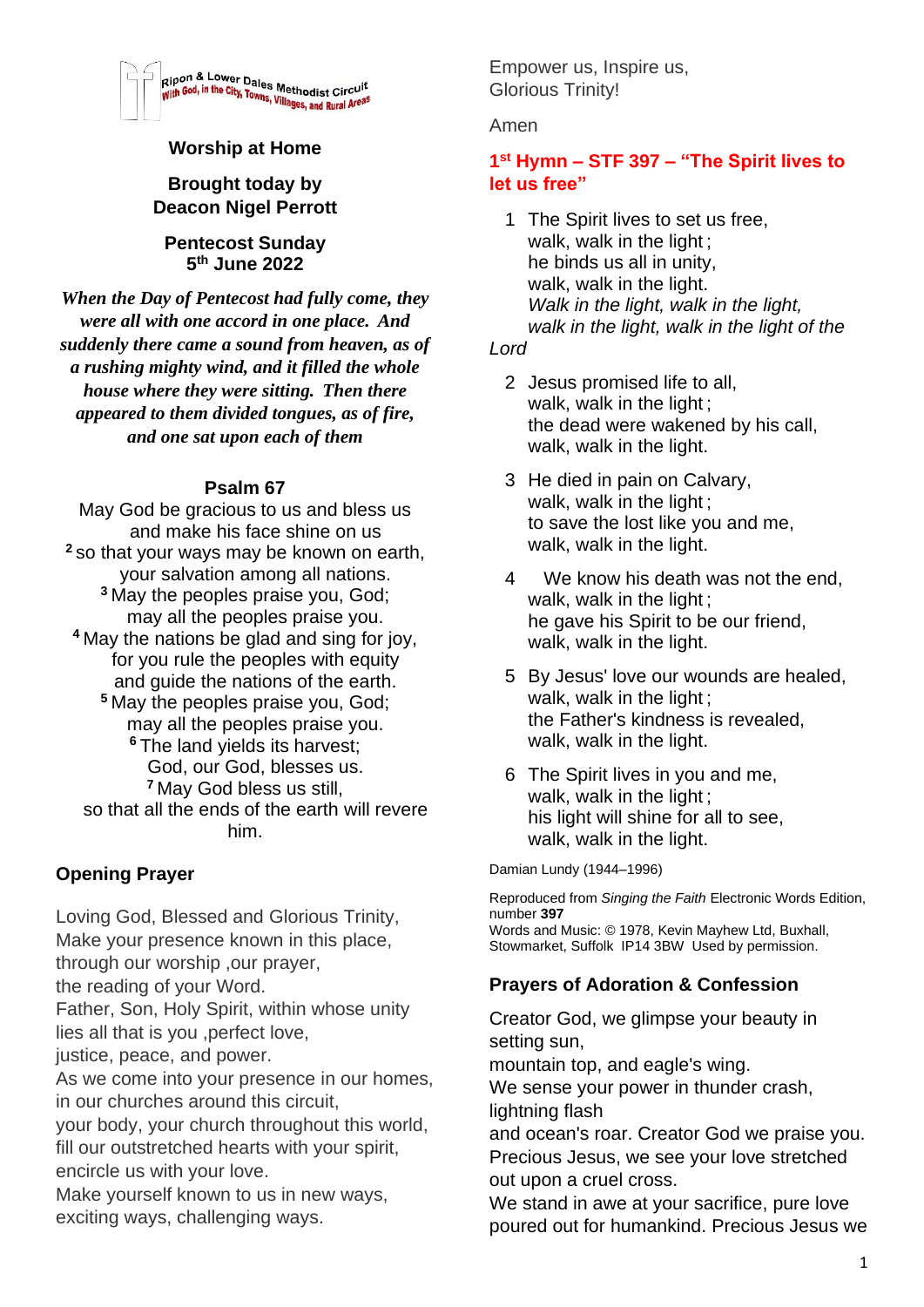praise you

Holy Spirit, especially this day, we see your power in lives transformed,

hearts on fire. We listen for your still, small voice,

comforting, guiding, and calling. Holy Spirit we praise you

Loving God, your name is awesome, you are the King of Kings and the Lord of all,

Today Lord we bring our worship and praise, we thank you that in all things and all times you walk with us. …we praise you Lord

Yet with all this, we have to acknowledge that we do get things wrong:

Loving God There are many things that separate us from worshiping you.

So many things distract us. In the face of the realities of our life, we so often feel the need to secure our future in ways that do not depend upon faith in you

Forgive us Lord for those times we have failed to act when prompted, failed to speak when we needed our voice, when we were prompted to moved and yet styed still. For those times where we gave only thoughts for ourselves rather than others. Lord forgive us.

Loving God, please understand our journey and be with us in forgiveness. **We pray this in Jesus, and bring our prayers together by saying the prayer Jesus taught us.**

## **Lord's Prayer**

Our Father, who is in heaven, Hallowed be your Name. Your Kingdom come. Your will be done on earth, As it is in heaven. Give us this day our daily bread. And forgive us our sins, As we forgive those that sin against us. And lead us not into temptation, but deliver us from evil. For yours is the kingdom, The power, and the glory, For ever and ever. **Amen.**

### **3 rd Hymn STF 398 "There's a spirit in the air"**

- 1 There's a spirit in the air, telling Christians everywhere : 'Praise the love that Christ revealed, living, working in our world ! '
- 2 Lose your shyness, find your tongue, tell the world what God has done : God in Christ has come to stay. Live tomorrow's life today !
- 3 When believers break the bread, when a hungry child is fed, praise the love that Christ revealed, living, working, in our world.
- 4 Still the Spirit gives us light, seeing wrong and setting right : God in Christ has come to stay. Live tomorrow's life today !
- 5 When a stranger's not alone, where the homeless find a home, praise the love that Christ revealed, living, working, in our world.

 6 May the Spirit fill our praise, guide our thoughts and change our ways.

God in Christ has come to stay. Live tomorrow's life today.

 7 There's a Spirit in the air, calling people everywhere : praise the love that Christ revealed, living, working, in our world.

Brian Wren (*b.* 1936)

Reproduced from *Singing the Faith* Electronic Words Edition, number **398**

# **Reading: Acts 2:1-21**

# **Reflection**

So this very well-known depiction of the coming of the Holy Spirit is read each year. However, what is this this saying to us today, in 2022?

I think we need to step back, just a week. Last week we remembered the day of accession, the day when Jesus returned to heaven. Jesus made a promise and gave an instruction. He told them that he was leaving them a gift, a gift that would empower them. They should wait until it was received before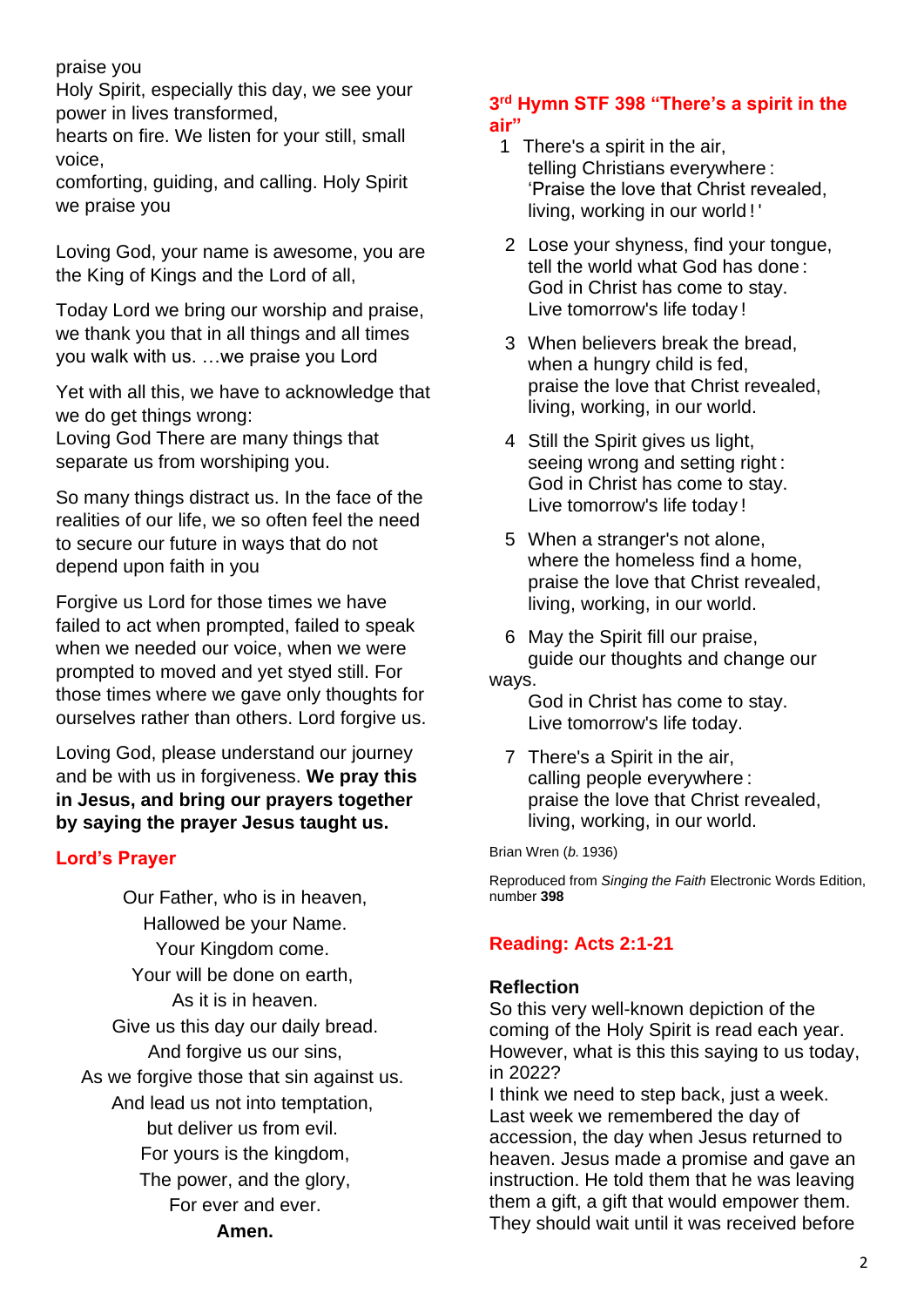moving on. Jesus went on to explain what this gift was. I like to think of this as his legacy, our inheritance.

Now this gift will come in a pretty impressive way. Rushing winds fire, it will see thousands come to faith in Christ. We might think that the Jubilee celebrations are going to be good, they don't have anything to match what Pentecost looked like! That is what I call a gift. This gift will move the disciples to travel all over the world proclaiming the love and saving grace of Christ, even at the risk of their own lives. It would even lead some of them writing down the very words that we read in our Gospels today. . The gift Jesus was leaving them was the greatest inheritance ever.

It was the gift that warmed the heart of John Wesley, and is also the gift that is given to us today. Now today, it is unlikely that the Holy Spirit will dance like fire on your heads, you may not start speaking in another language, and you may not be used to write down the very word of God in a new Gospel. But, the word of God does come to us every time we open the bible and read what those disciples wrote. Every time we open the bible, the Holy Spirit can open our eyes to see a new way of understanding the love and work of God in our lives. You know when you see a film many times, you sometimes say, *"I've never seen that before"* That is exactly how the gift of the spirit can work. The inheritance of the Holy Spirt is ours, just as it was for the first disciples, and continues to work in our lives as followers of Christ. The greatest gift ever!

Now, when Jesus describes this gift to the disciples, he calls it the councillor, in some translations it says Advocate. Both these words are really interesting: Advocate can be:

[champion](https://www.bing.com/ck/a?!&&p=0b4ab2c89b0a85ecd8e4eefa7529f5ddcc48342f76302eeb83adf918a01fd92fJmltdHM9MTY1Mjg3OTYyMyZpZ3VpZD1lMjhlYzVmYi05YjM4LTQxYzctYTBlYy0zODM5ZDExMWRlM2UmaW5zaWQ9NTM5NQ&ptn=3&fclid=579227a6-d6ac-11ec-a55e-7b816f4d9ed7&u=a1L3NlYXJjaD9xPWRlZmluZStjaGFtcGlvbiZGT1JNPURDVFJRWQ&ntb=1) · [upholder](https://www.bing.com/ck/a?!&&p=3b82fd6cf18aacd871657f273cdc9beffd6e57cafe7800bcf8aa8e0d82ccd012JmltdHM9MTY1Mjg3OTYyMyZpZ3VpZD1lMjhlYzVmYi05YjM4LTQxYzctYTBlYy0zODM5ZDExMWRlM2UmaW5zaWQ9NTM5Ng&ptn=3&fclid=57922bca-d6ac-11ec-bb71-8f29ebbe5986&u=a1L3NlYXJjaD9xPWRlZmluZSt1cGhvbGRlciZGT1JNPURDVFJRWQ&ntb=1) · [supporter](https://www.bing.com/ck/a?!&&p=d67309a82d79aedf9b558b007d1784d65947e16b471b72286e84d740ceda3415JmltdHM9MTY1Mjg3OTYyMyZpZ3VpZD1lMjhlYzVmYi05YjM4LTQxYzctYTBlYy0zODM5ZDExMWRlM2UmaW5zaWQ9NTM5Nw&ptn=3&fclid=57922f55-d6ac-11ec-bfc7-193f5ed880b1&u=a1L3NlYXJjaD9xPWRlZmluZStzdXBwb3J0ZXImRk9STT1EQ1RSUVk&ntb=1) · [backer](https://www.bing.com/ck/a?!&&p=f6de68a654de0fd56534180bbf86c6be23723dad001cbdfb51a93dd23d594831JmltdHM9MTY1Mjg3OTYyMyZpZ3VpZD1lMjhlYzVmYi05YjM4LTQxYzctYTBlYy0zODM5ZDExMWRlM2UmaW5zaWQ9NTM5OA&ptn=3&fclid=57923319-d6ac-11ec-b07d-70e992342f4c&u=a1L3NlYXJjaD9xPWRlZmluZStiYWNrZXImRk9STT1EQ1RSUVk&ntb=1) · [promoter](https://www.bing.com/ck/a?!&&p=05b36897e9417c864eedb575c59d8a6330b33079aebca2b82bf009f657d7ac55JmltdHM9MTY1Mjg3OTYyMyZpZ3VpZD1lMjhlYzVmYi05YjM4LTQxYzctYTBlYy0zODM5ZDExMWRlM2UmaW5zaWQ9NTM5OQ&ptn=3&fclid=579236ab-d6ac-11ec-a51a-dc441fa43be6&u=a1L3NlYXJjaD9xPWRlZmluZStwcm9tb3RlciZGT1JNPURDVFJRWQ&ntb=1) · [proponent](https://www.bing.com/ck/a?!&&p=2a7b168be2c92da187927413531fd5e22672ce9f2e9d7f8fe5929d434c64068fJmltdHM9MTY1Mjg3OTYyMyZpZ3VpZD1lMjhlYzVmYi05YjM4LTQxYzctYTBlYy0zODM5ZDExMWRlM2UmaW5zaWQ9NTQwMA&ptn=3&fclid=57923a06-d6ac-11ec-aa82-041f7491af07&u=a1L3NlYXJjaD9xPWRlZmluZStwcm9wb25lbnQmRk9STT1EQ1RSUVk&ntb=1) ·

Councillor: Someone who guides you, listens to you

Over the last couple of years so many people have suffered and ended up needing an advocate or councilor, so many people need guidance and help. There are many who need to find peace within themselves. When Jesus talks of this gift he is hinting that this gift has more to offer.

"*Peace I leave you, my peace I give to you, I do not give to you as the world gives to you"*. The peace of the Holy Spirt is the gift that no earthly councillor or advocate can give. In this life, so many people do so many different things to find peace. Some people go fishing, or go out for a walk in the country, some people sit and read a book. When things get bad some people find an earthly councillor to help them find that peace in their lives. All these things are really good and help to get some peace. The trouble is, these things, though good, mean we have to return from them. At some point we have to go home from the fishing trip, we need to get home from the walk, or put the book down and get the tea on. This weekend sees the great celebrations of the Queens Platinum Jubilee, I am sure that it will be a great time, but on Tuesday morning we will all have to go back to work, back to what was going on before, it will come to an end.

The peace that comes from God is permanent, the promise of the Holy Spirit, and the peace it can bring, remains with us through the most difficult of times, it lasts an eternity. It points to the never ending love that God has for us.

This gift will not remove the problems, but it will remind you that God remains with you and points toward the knowledge that his peace is eternal.

With this knowledge, this realization of what the Holy Spirit can do it is no wonder that John Wesley's heart was strangely warmed!

We should never underestimate the power of peace, peace is left with us through the power of the Holy Spirit. Isn't that an amazing thought?

So the gift of the Holy Spirit that was passed onto us, brings, knowledge, power and peace, for the whole of eternity.

#### **Amen.**

#### **4 th Hymn STF 404** – "God's spirit is in my heart"

God's spirit is in my heart ; he has called me and set me apart.